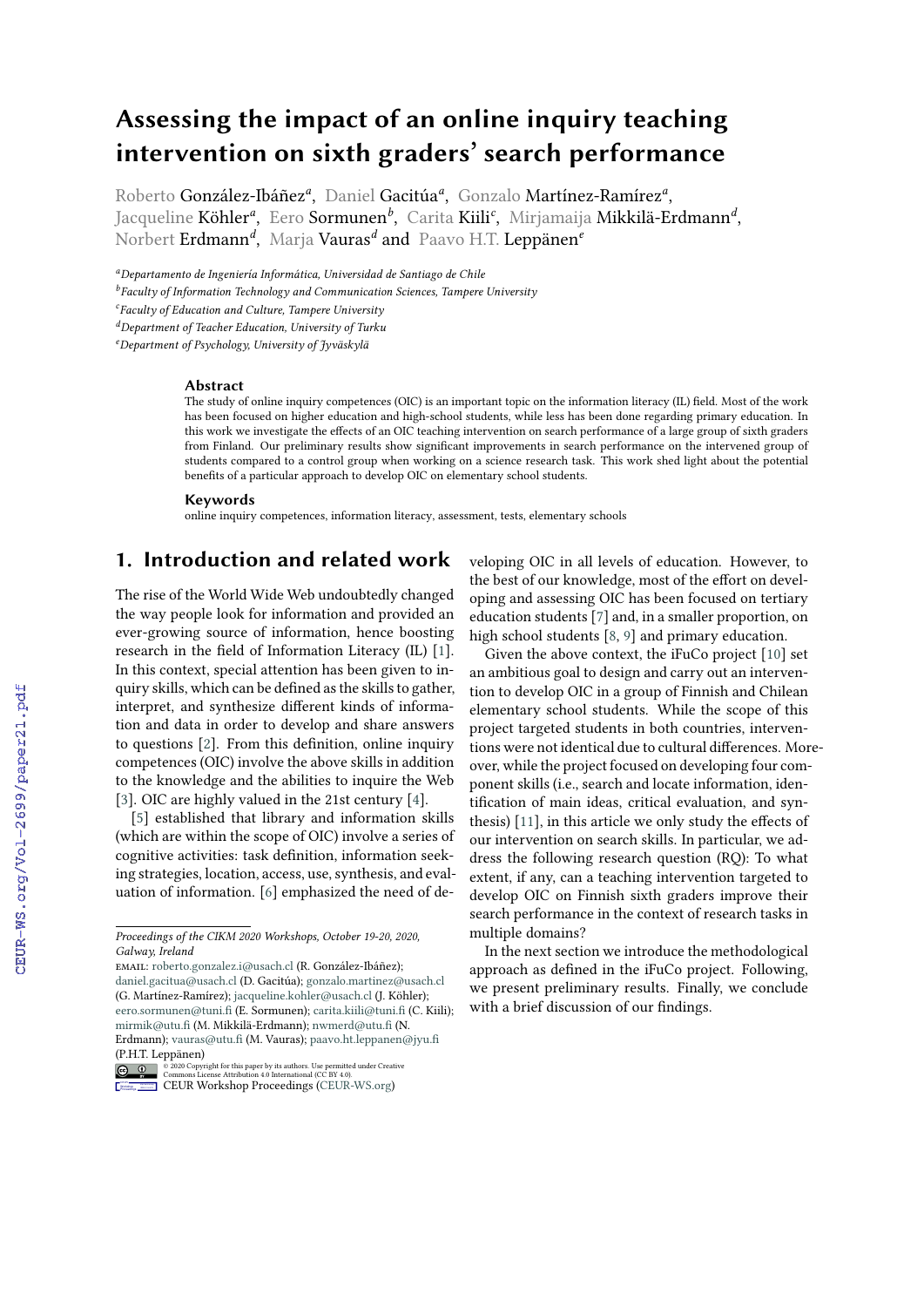

<span id="page-1-0"></span>**Figure 1:** Pretest-Posttest study design.

# **2. Method**

### **2.1. Study Design**

Our approach to address the above RQ involved a quasiexperiment following a pretest-posttest design as shown in Figure [1.](#page-1-0) To assess students' OIC in both pretest and posttest, we devised a performance-based test focused on four component skills, namely, (1) searching and selecting relevant sources, (2) identifying main ideas from sources, (3) evaluating the credibility of sources, and (4) synthesizing information across multiple sources [\[11\]](#page-3-0), which was carried out using NEURONE [\[12\]](#page-3-1).

As for the intervention, this consisted of a training program involving three modules (i.e., Module 1: Explicit teaching of OIC, which included aspects such as query formulation and analysis of search results; Module 2: Applied skills in a science research task; Module 3: Applied skills in a social science research task) in a span of three to four weeks. The intervention involved conceptual classes, tutorials, and practice without NEURONE. More details of the study design and intervention can be found in [\[13\]](#page-3-2).

#### **2.2. Sample**

We recruited 364 sixth graders from 10 Finnish schools (15 classes) distributed over three cities (i.e., Tampere, Turku, and Jyväskylä). From this group, 344 students were authorized by their parents and 2 of them were absent during the tests. Therefore, our initial sample consisted of 342 students whose mean age was 12.3 (SD=.41) years old. Regarding sex, 165 (48.25%) were girls and 177 (51.75%) were boys.

Classes in which the study was carried out were randomly assigned to control or experimental groups. Note that randomization was school-class-based. As a result, eight classes were assigned to the experimental group (192 students - 46.85% girls, 53.15% boys) and the remaining seven classes to the control group (150 students - 50% girls, 50% boys).

### **Table 1**

<span id="page-1-1"></span>Task and domain rotations.

| Pretest                                            |                  | <b>Posttest</b>                      |                                  |  |  |
|----------------------------------------------------|------------------|--------------------------------------|----------------------------------|--|--|
| Session 1                                          | <b>Session 2</b> | <b>Session 1</b>                     | <b>Session 2</b>                 |  |  |
| Soc. Sci. Article Science Email<br>Science Article | Soc. Sci. Email  | Science Article<br>Soc. Sci. Article | Soc. Sci. Email<br>Science Email |  |  |

### **2.3. Task**

We considered two knowledge domains, "science" and "social science", and two tasks: "writing an article" and "writing an email response". The combination of these domains and tasks formed four activities for the students, each one with a multifaceted topic, described as follows: (1) Science article: "Finnish forests", (2) Science email: "Origins of rain", (3) Social science article: "Computer games" and (4) Social science email: "Reading on digital screens". One science and social science task were addressed as part of the pretest and posttest according to the rotations illustrated in Table [1.](#page-1-1)

For each activity, students were allowed to search in NEURONE within a collection of 20 documents. Three of them, marked as relevant sources, were designed by researchers. The remaining 17 pages were authentic websites.

#### **2.4. Session workflow**

The session workflow in both pretest and posttest involved four stages linked to the above mentioned component skills. First, the search and selection phase was conducted in a maximum of 8 minutes. This phase was completed either when students found all three relevant sources or when time was up. Second, students were given 12 minutes to identify main ideas in the relevant sources. Third, the critical evaluation of the sources was done within 7 minutes. Finally, the synthesis phase was completed in a maximum of 15 minutes. Overall, sessions lasted approximately 50 minutes.

#### **2.5. Study setup**

Sessions were conducted in schools, using schools' computers and network connectivity to access the NEU-RONE server. Sessions were supervised by members of the research team. Once the study data collection was completed, we gathered NEURONE database dumps to perform the analyses.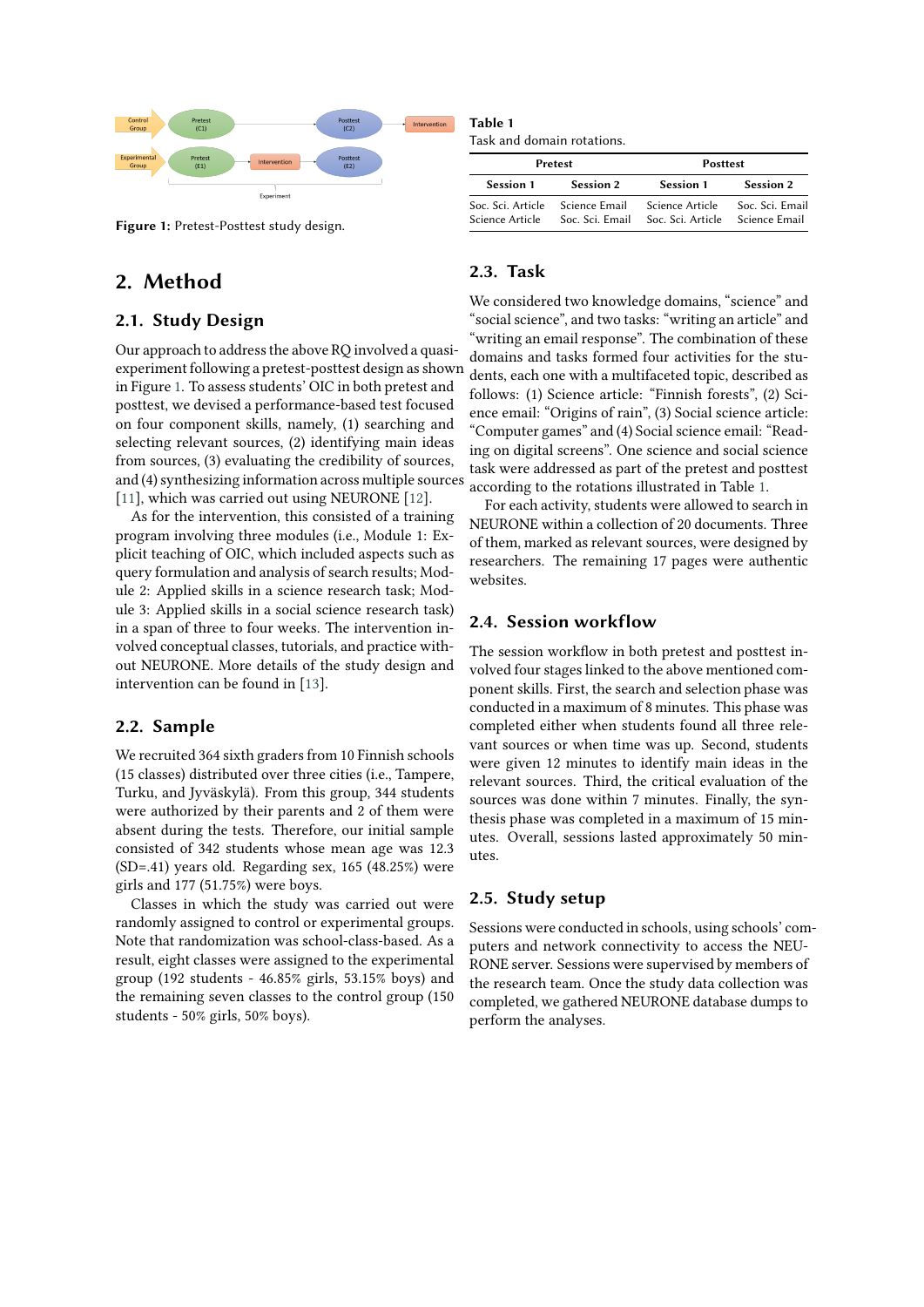## **3. Results**

As noted above, in this article we focused on data collected during the search and selection stage. In particular, we performed both within- and between- subjects comparisons based on our study design. We grouped all data from the control and experimental groups regardless the tasks and domains.

After pre-processing the data we were able to consolidate a database of 273 students. Records from the remaining 69 students were discarded due to missing data, incomplete sessions, or corrupted data due to technical issues during sessions (e.g., connection problems, operating system or browser incompatibilities with NEU-RONE, which mainly affected the search phase). From this group, 448 sessions belong to the control group and 644 to the experimental group.

<span id="page-2-0"></span>
$$
Recall(s) = \frac{\# RelevantDocsBookmarked(s)}{3} \tag{1}
$$

<span id="page-2-1"></span>
$$
SearchScore(s) = 5 * \frac{\# RelevantDoesBookmarked(s)}{\#ActiveBookmarks(s)} \qquad (2)
$$

Data include a wide range of variables linked to search behaviors (e.g., dwell time in pages, mouse movements, keystrokes). From this list of variables, in this article we only analyzed the effects of the intervention on search performance, which was expressed in terms of recall and what we refer to search score [\[11\]](#page-3-0). On the one hand, given the goal of the search phase in which the student had to bookmark all relevant pages (3 per task), the recall measure of a student *s* was appropriate to express the end product of the search process. This measure was computed according to Equation [1.](#page-2-0) On the other hand, the search score of a student *s* was defined as a way to measure not only the end product but also some aspects of the search process. In particular, the search score takes into account mistakes as a result of strategies such as trial an error, which was observed in some students who took advantage of system's feedback after bookmarking and submitting random three pages (active bookmarks) to find out if they completed the task. The score is expressed in a 0 – 5 scale and it was operationalized as shown in Equation [2.](#page-2-1) A summary of descriptive statistics for these two measures is listed in Table [2.](#page-2-2)

To perform within- and between-subjects comparisons, we relied on the t-test and Wilcoxon test (pairwise and independent samples respectively) depending upon data distribution and variance. A confidence interval of 95% was used for all tests. Normality was tested through the Shapiro-Wilk test, whereas homoscedasticity was tested with the Levene test.

# **Table 2**

<span id="page-2-2"></span>Descriptive statistics for recall and search score per group.

|                | Recall |        |        | <b>SearchScore</b> |        |        |
|----------------|--------|--------|--------|--------------------|--------|--------|
|                | Mean   | Median | SD.    | Mean               | Median | SD.    |
| C <sub>1</sub> | 0.7262 | 0.667  | 0.2935 | 2.8956             | 3      | 1.4379 |
| F1             | 0.7164 | 0.667  | 0.3028 | 2.782              | 2.5    | 1.4326 |
| C <sub>2</sub> | 0.8602 |        | 0.2304 | 3.154              | 3.1665 | 1.3865 |
| F <sub>2</sub> | 0.8624 |        | 0.2354 | 3.4029             | 3.333  | 1.3483 |

#### **Table 3**

<span id="page-2-3"></span>Search performance results (wr = Wilcoxon Rank Sum, ws = Wilcoxon Signed Rank, \* = Significant result at *p<0.05*).

| Recall           |               |                    | <b>SearchScore</b> |               |                    |
|------------------|---------------|--------------------|--------------------|---------------|--------------------|
| <b>Statistic</b> | p-value       | <b>Effect Size</b> | <b>Statistic</b>   | p-value       | <b>Effect Size</b> |
| $wr = 36544$     | 0.7771        | 0.0121             | $wr = 37411$       | 0.4528        | 0.0321             |
| $ws = 1435$      | $5.2141e-8*$  | 0.3701             | $ws = 6142.5$      | $0.012*$      | 0.1264             |
| $ws = 3357$      | $7.5465e-12*$ | 0.3902             | $ws = 10450.5$     | $3.1626e-10*$ | 0.3407             |
| $wr = 35606$     | 0.3782        | 0.0133             | $wr = 32319.5$     | $0.0179*$     | 0.0899             |
|                  |               |                    |                    |               |                    |

To ensure the homogeneity between the distribution of students in the control and experimental groups before the teaching intervention, we first compared C1 and E1 during the pretest in terms of the performance measures listed on Equations [1](#page-2-0) and [2.](#page-2-1) Our results showed no significant differences between the two groups.

Next, we conducted within-subject comparisons to determine the effects of the intervention in the experimental group. Results showed a significant increase in recall and search score in both groups (*p<0.05*) (Table [3\)](#page-2-3). Yet, between-subject comparison showed that search score achieved by the experimental group (E2) was significantly greater than that of the control group (C2) (*p<0.05*).

### **4. Discussion**

Our preliminary findings indicate at large that regardless of the intervention, both control and experimental groups exhibited performance improvements in terms of recall and search score (i.e., pretest-posttest withinsubjects comparison). While the gain in the control group was not expected, this could be attributed to a learning effect as a result of the exposure to the NEU-RONE system during the pretest. Indeed, although the topics and domains of the tasks faced by students in the pretest and posttest were different, session structure and the system were the same, thus students were likely to grasp system features, session flow, and strategies to better address the tasks.

In spite of the performance improvement observed in both groups, we found that search score was signif